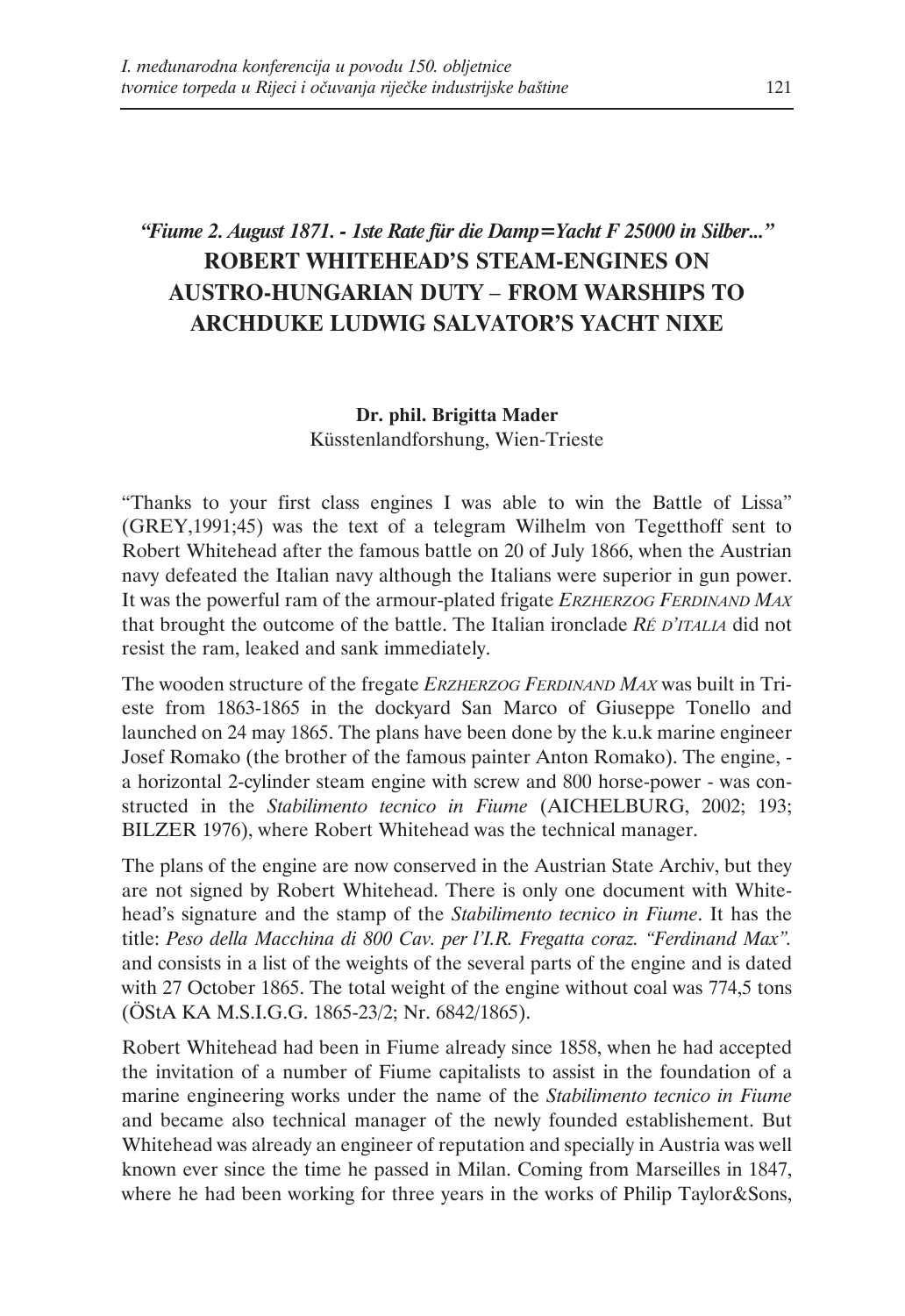managed by his uncle William Smith<sup>1</sup>, Whitehead settled down in Milan, for the first time did business on his own, effected improvements in silk-weaving machinery and designed machinery for the drainage of the Lombardy marshes. Milan was then Austrian and so were Whitehead's patents for his inventions. But the Italian revolutionary goverment of 1848 annulled them and so Whitehead left Milan and went first to Vienna, where he worked for a short period in a mechanical firm (LUKEZIC 2003; 109), and afterwards to Trieste, which was still under the Austrian dominion. There he worked first for the Austrian Lloyd and from 1850 to 1856 in the Strudthoff-dockyards (WURZBACH 1885; 213f., FRYER 1920; 650f), where under the technical direction of Whitehead in 1856 were built the first cylindrical boilers, which allowed much higher steam pressures and efficiency than the usual ones (GEROLAMI, 1957; 16).

1866 was a very special year for Whitehead's carreer. It was not only the year of the successful Battle of Lissa, but also the year of birth of the torpedo and moreover Whitehead was rewarded by the Austrian Emperor Franz Joseph I. for the Battle of Lissa. While Tegetthoff was decorated with the Order of Maria Theresia and promoted to Vice-Admiral (STERNECK 1900; 9f) Whitehead was personally thanked by the emperor and got a diamond and enamel ring (FRYER 1920, 651; GREY 1991, 45), a so called "Chiffren-Ring".

But this was not the only decoration awarded to Whitehead by Franz Joseph. It was the first of three decorations.

In 1867 the *Stabilimento tecnico in Fiume* participated in the International Exhibiton in Paris with a model of the steam engine of the frigate *ERZHERZOG FERDINAND MAX* and with the plan of a 12 horse steam engine for river navigation on the Danube from the *Ungarische Dampfschiffahrtsgesellschaft* (Hungarian Steam-Navigation Company). They were exhibited in the 66. class *Material für Schiffahrt und Rettungswesen* (material for navigation and rescue). The model of the engine got the silver medal from the exhibition committee (KATALOG 1867, 202), as well as Tonello's ship model of the *ERZHERZOG FERDINAND MAX*, which was also present in the exhibition (BERICHT 1869, 315). Franz Joseph, who visited the exhibition of Paris in October and left it with the words "*I'm proud of Austria*"2 (ÖStA AVA -Handel, Weltausstellung Paris 1867-2), decorated Whitehead in recognition of his services to Austrian engineering and in honour of his success at the Paris Exhibition with the Imperial Austrian Order of Franz Joseph

<sup>&</sup>lt;sup>1</sup> Born in 1823 in Bolton-le-Moores in Lancashire, England, his technical interest was already so evident in his childhood, that after grammar school he was apprenticed to Richard Ormond& Son, engineers in Manchaster, managed by his uncle William Smith. During this practical education Whitehead attended the evening classes of the Mechanic's Institute in Manchester. On the conclusion of his apprenticeship Whitehead joined his uncle who had become manager of the works in Marseilles. (FRYER 1920, 650f.)

<sup>2</sup> *"Ich bin stolz auf Österreich."*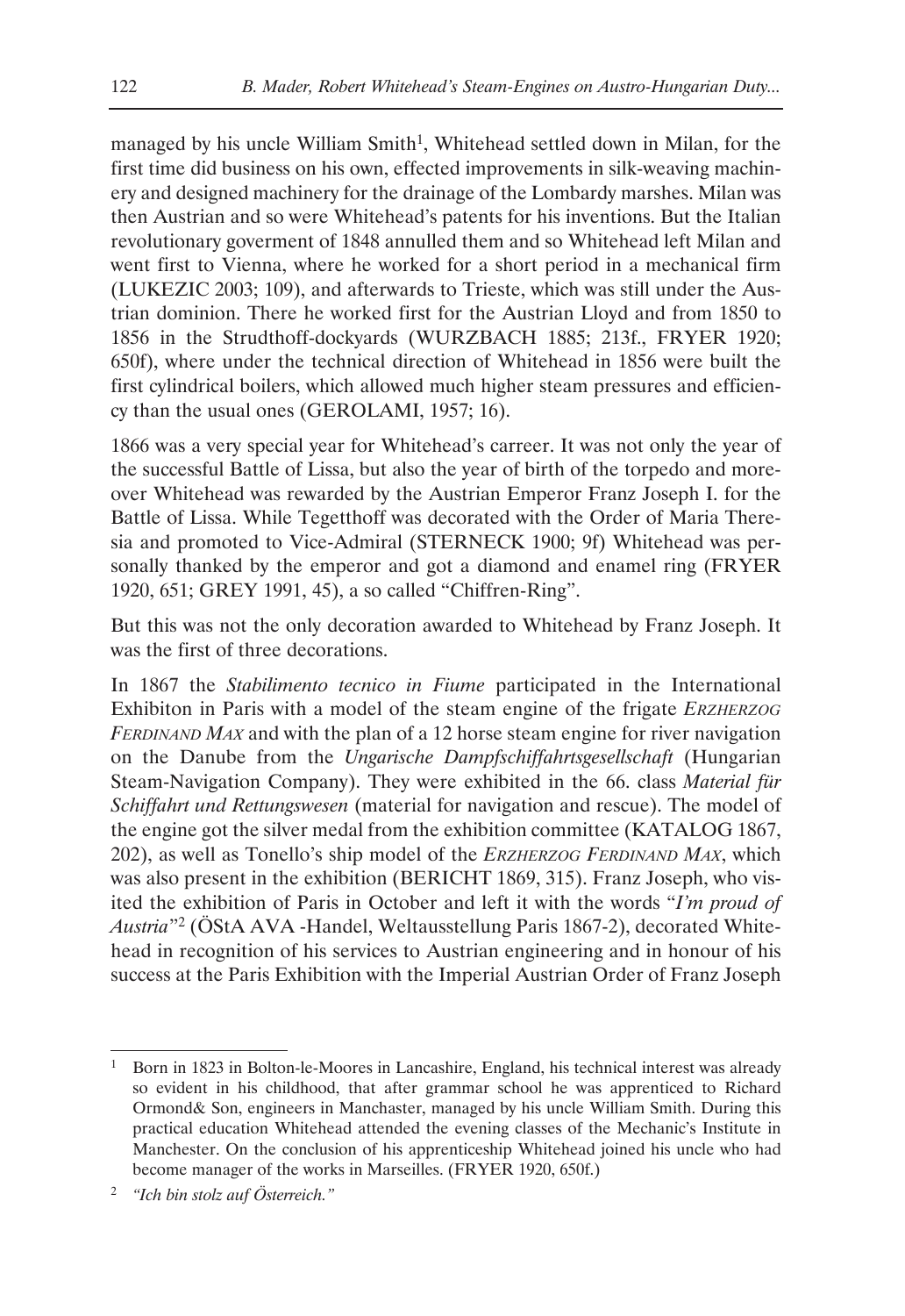firms \$ Maguel 1871. .<br>Izina Itschweldgeborn<br>Ilmn bugata boplani fluis ny titran iz. 41 りっぴに とみ l. x A bridge Coluse sures 20420.54 yb.

Document from the *Stabilimento tecnico in Fiume* about the first payment paid for the *NIXE*; 02.08.1871. (ANM Ludwig Salvator 3; 1868-1871)



Plan of the Austrian part in the exhibiton building and in the park. (Katalog der österreichischen Abtheilung. Wien 1867)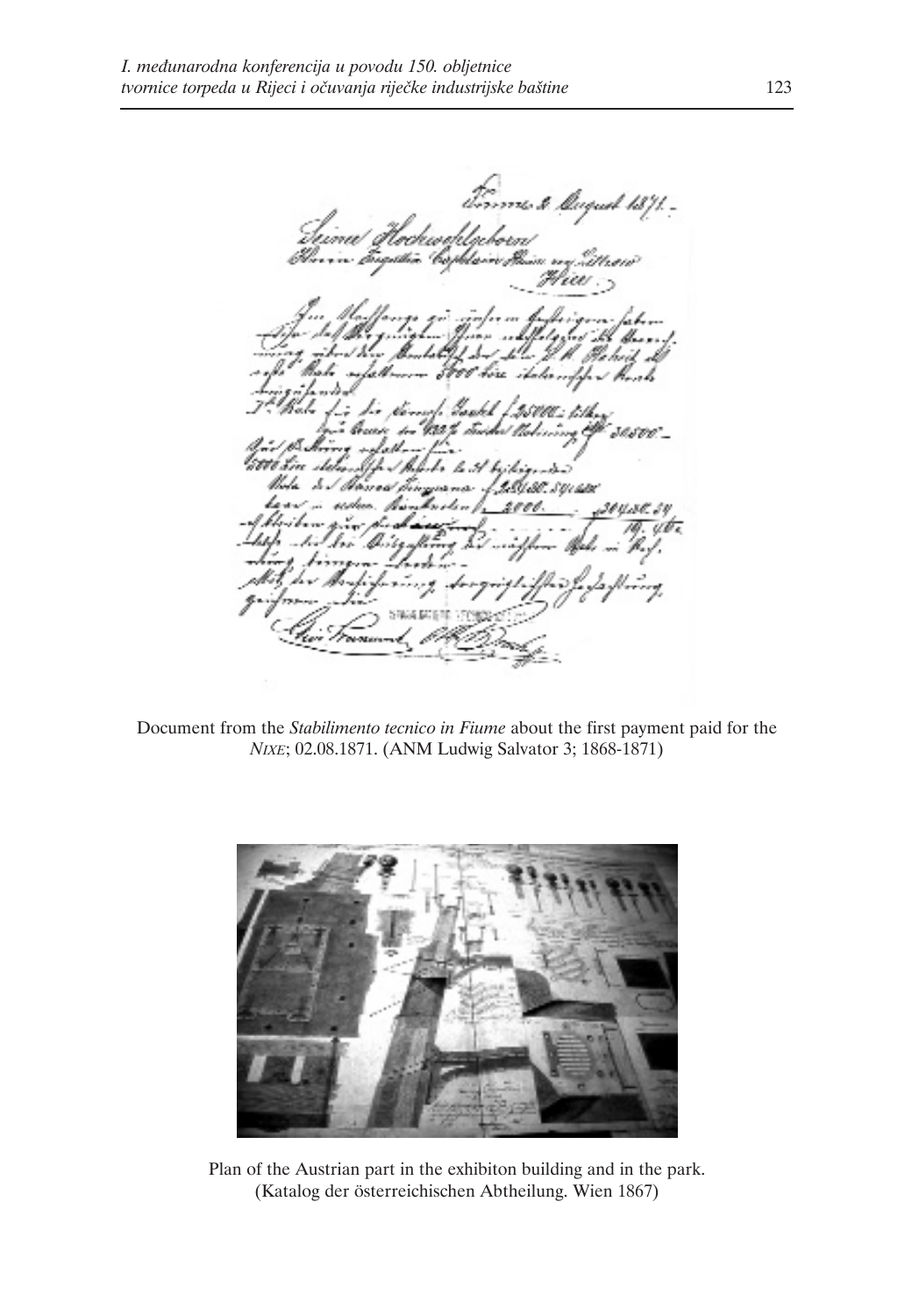

The *NIXE* in her first yourney in 1873. Woodcut from a pen-and-ink drawing by Ludwig Salvator (Ludwig Salvator 1874)



The *NIXE* in a watercolour (privat collection).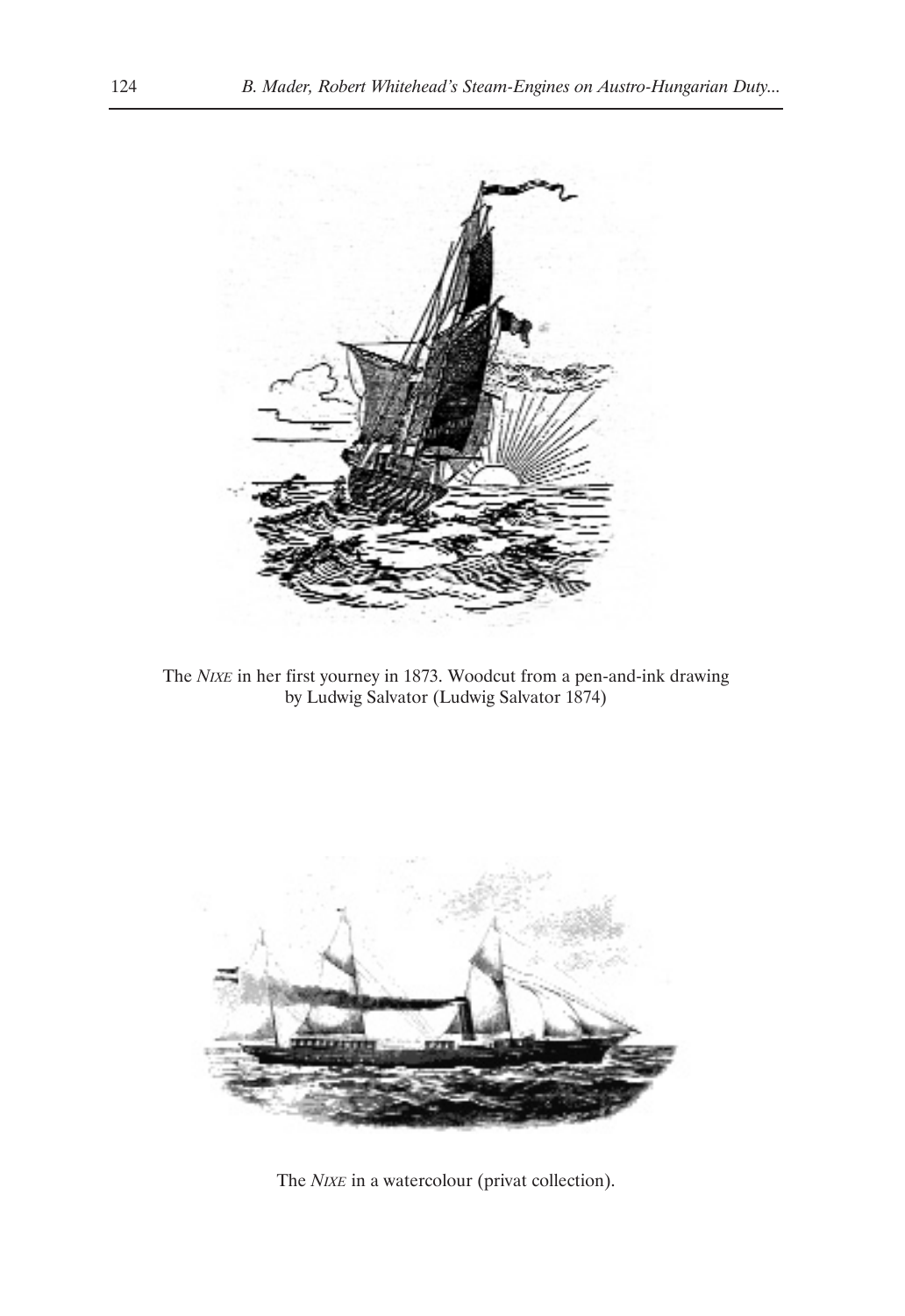(*Kaiserlicher österreichischer Franz Joseph-Orden*). This order gave Whitehead also the right to be called "knight" ("Ritter") (MICHETSSCHLÄGER 1818- 1919; 121).

One year later, in 1869, Whitehead was awarded with the Austrian Imperial Order of the Ironcrown (*Österreichisch kaiserlicher Orden der Eisernen Krone*) and became "Knight of the 3<sup>rd</sup> class" (Fig.4). This decoration, which was lent for civil as military merits, Whitehead was given for the invention and development of the torpedo. And it was also the Frigate Captain Johann Luppis, who got the same order in the same year (HOF-UND STAATSHANDBUCH 1874; 88).

In November 1869 the Austrian Archduke and scientist Ludwig Salvator (1847-  $1915$ <sup>3</sup> sent a letter from Praha to his mother, the Grand Duchess Maria Antonietta. In this letter he explained his intention to aquire a yacht and proposed also a detailed financial plan. He had already for several years been dreaming about it. "*How useful would it be for me to have a little boat, which might serve me as well for transport as a home during those months of the year I pass for health and scientific reasons on the sea.*"4 (MARCH 1998, 64f.) he wrote to his mother. Ludwig had already spoken with several Austrian, English, French and Italian naval experts, had asked for prices, caught a lot of information about technical details and had come to the conclusion that for his needs an iron ship with steam engine and screw in combination with high masts and sails for economizing the costs for coal would be the best solution. 80 horse power and a crew of 12 men seemed to him sufficient (MADER 2002;50).

Two years later, in 1871, when Ludwig was 24, his long cherished wish finally became a reality and he ordered a steam yacht in the *Stabilimento tecnico in Fiume*. His decision to order the yacht in Fiume and not in England -as the imperial family used to do because of the long tradition and good experience the English dockyards had in yacht building (AICHELBURG 1998; 147) - has certainly to do with Whitehead. Whitehead was not only well known in Austria, but had also an international reputation. His steam engines were in fact superior to all others available and not only for efficiency but also for lower fuel consumption (SZEKERES 1970; 153). So he was certainly the right constructor for the engine of Ludwig's yacht. And without any doubt it was also Ludwig Salvator's paternal friend and adviser in marine affairs, the Frigate-Captain Heinrich von Littrow (1820-1895), who shared in Ludwig's decision and was also mediator between Ludwig Salvator and Whitehead (MADER 2002, 52).

Ludwig Salvator (Florence 1847- Brandeis 1915), the Austrian Archduke and penultimate son of the last governing Grand Duke of Tuscany, Leopold II, dedicated his life and property without any regard to his social position exclusivly to the natural sciencies, linguistic studies included, and became well acknowledged in international scientific circles, was honoured by various scientific institutions and several times decorated for his work.

<sup>4</sup> Cited in english translation after MARCH's citatation in spanish of the italian original.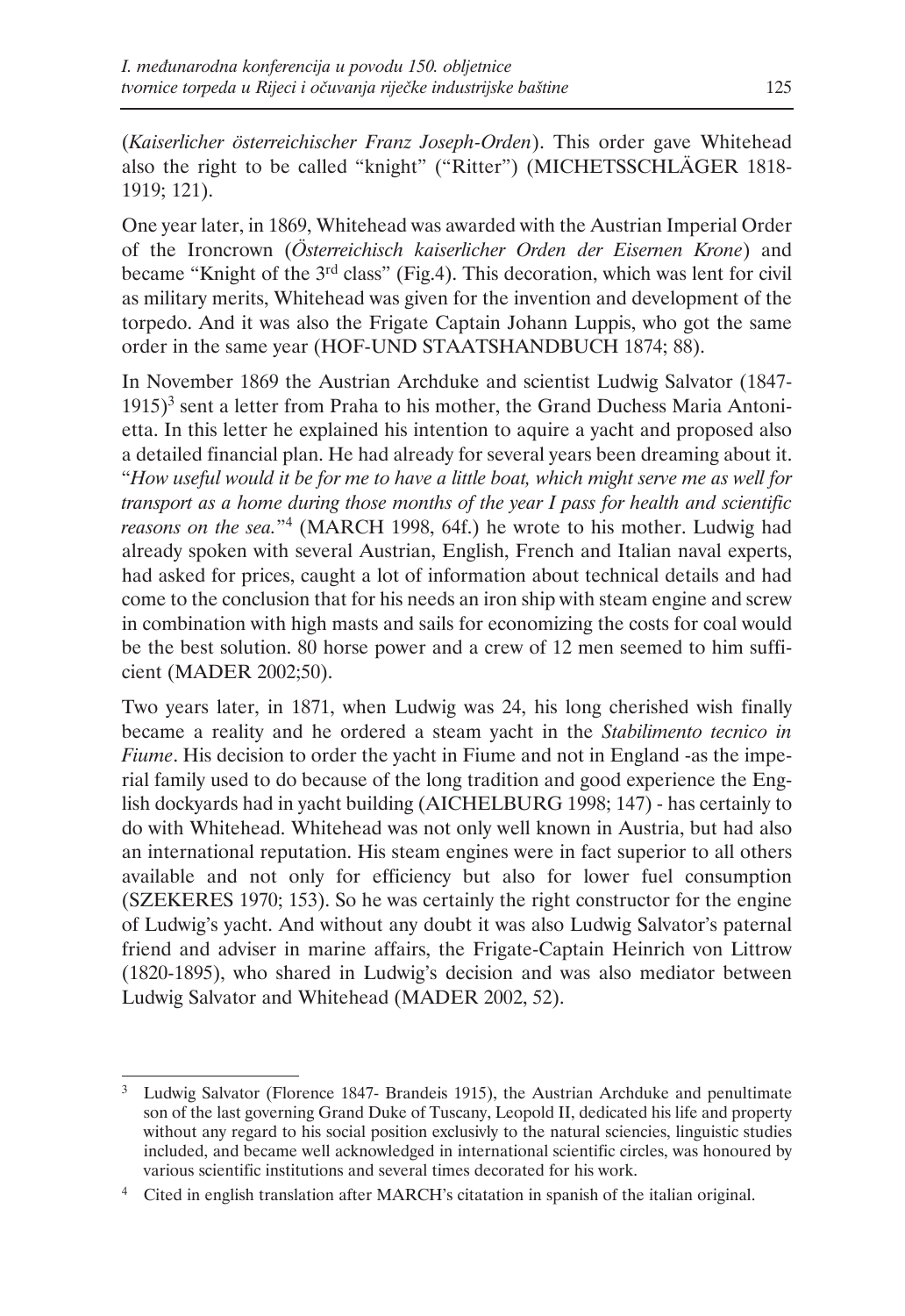Heinrich von Littrow was then royal Hungarian sea-inspector in Fiume (k.ungarischer See-Inspector), but started his military carreer on the naval academy in Venice.<sup>5</sup> As with Whitehead for Littrow it was also the revolution of 1848 that brought him to Trieste. In Trieste Littrow was occupied with the reorganisation of the Austrian navy and became in 1857 director of the mercantile and nautical academy in Trieste<sup>6</sup> (WURZBACH 1885; 285. MADER 2002; 55).

In 1862 Littrow, who had a literary vein too, wrote a paper about the priority of Josef Ressel's invention of the screw for steam engines, and in 1870 was issued his *Kosmologische Betrachtungen über Krieg und Frieden* (Cosmologic considerations about war and peace) about the torpedo invention, in which he defends Whitehead's pacific attitude. In Whitehead's opinion the torpedo was in fact first of all a deterrent weapon and destinted to avoid war. In 1883 Littrow wrote also a newspaper article about the *Fischtorpedo* giving detailed information about this new weapon to the "common public".

And last but not least it was Littrow's merit too, to draw Archduke Leopold's attention to Whitehead's torpedo invention. Archduke Leopold (1823-1898), who was i.r. Marine troops and navy Inspector (k.k. Marine Truppen und Flotten Inspector) as well as Generale Genie Director (1860-1880) gave impulse and support to the progress in the developement of mines, sea mines and also of torpedoes (EGGER 1972; 145f.).

Unfortunatly we do not have any original material, like plans, designs etc., concerning the construction of Ludwig Salvator's steam yacht. The best and most detailed data we know from Ludwig Salvator's own description:

"*...Die Hauptmassstäbe sind: Länge der Relling 170´ eng., Breite 20´, Tiefe 13´9", Tonnengehalt 135 Register-Tonnen.*

*Sie hat einen Klüverbaum, einen Fock-, Gross- und Besanmast mit je einer Gaffel und einem Besanbaum und eine fliegende Raa am Fockmast.*

*Der mittlere Tiefgang mit Kohle ist 9´6" engl.*

*Die von Robert Whitehead gezeichnete, gleichfalls im Stabilimento tecnico ausgeführte Maschine mit drei Cylindern, Oberflächen-Condense und Vorwärmer in der Rauchkammer des Kessels hat eine nominelle Kraft von 110 und eine effective von 400 Pferden.* 

<sup>5</sup> From 1845 he was professor there for german stilistics, mathematics and nautical studies at the naval academy.

<sup>6</sup> Littrow prepared a Dictionary of German naval terminology, wrote the famous handbook for the "Seemannschaft" (crew) (1859) and showed for the first time the sea bottom of the Adriatic in coloured charts, maps and plastic models.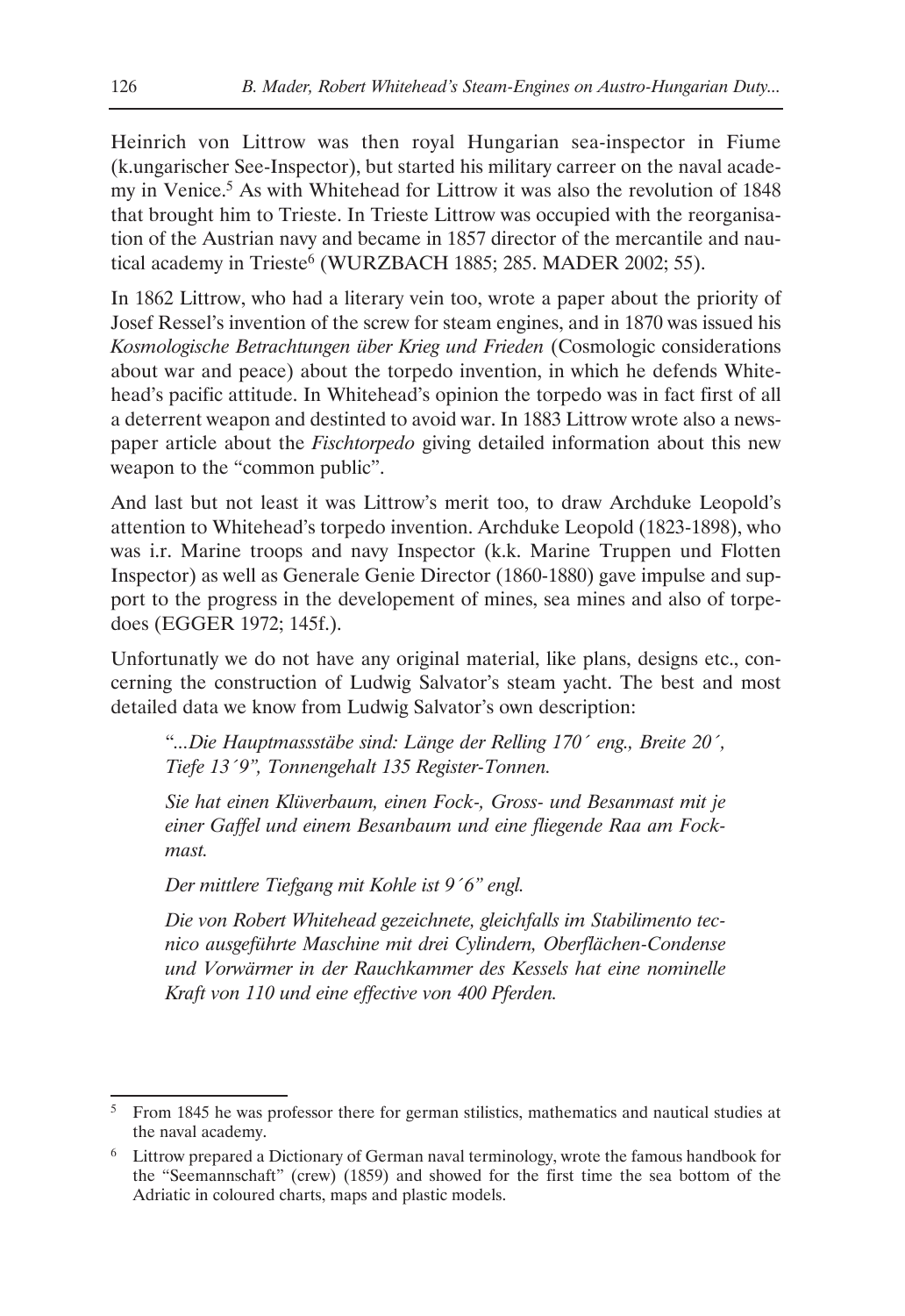*Der Kohlenverbrauch beträgt in einer Stunde volle Kraft, durchschnittlich 10-11 Knoten, 12 Ctr. In einer Stunde halbe Kraft, durchschnittlich 7-8 Knoten, 8-9 Ctr.*

*Die Kohlenbänke fassen 100 Tonnen Kohle.*

*Die Wasser-Reservoirs halten für 20 Tage Wasser, ausserdem ist ein Destilierapparat vorhanden."*<sup>7</sup> (LUDWIG SALVATOR 1874).

From 1873 on we find the most important data also in the various ship- and yacht registers issued in Fiume, Trieste and London.8

After long and comprehensive, but fruitless researches to find some original material it seems a real stroke of luck to find at last one original document. It is the acknowledgement of 2 August 1871 about the first payment of 5000 Lira for the steam yacht ordered by Ludwig Salvator paid one day before by Heinrich von Littrow and already changed in the Austrian currency (ANM Ludwig Salvator 3; 1868-1871).

Ludwig Salvator's yacht was launched on 22 August 1872 after being under construction for nearly one year (the beginning was on 12 July 1871). The first trial trip took place on 18 February of 1873 and 10 days later the second and final one. On the same date, the 28 of February, the yacht was delivered to Ludwig Salvator and also given the name *NIXE*. Heinrich von Littrow and Mrs. Crafton Smith - Mr. Crafton Smith from London was one of the founders of the Stabilimento and the coowner of the papermill Smith&Meynier in Fiume, founded in 1828 (CASALI, CATTARUZZA, 1990; 17) - were sponsors.

The period of more than six months between the launch and the first trial trip was caused by some delay and it seems that there were problems with the engine. In March 1873 Captain Alois Luigi Randich from Fiume9 brought the *NIXE* to Alexandria, where Ludwig Salvator joined them, and on the 1st of April the *NIXE*

<sup>7</sup> Lenghth 170' engl., beam 20', draught 13,9"; Registered Tonnage 135; the yacht has a bowsprit, foremast, main mast and mizzen mast; every mast has one gaff and the foremast a flying gib; the mean draught with coal is 9'6" engl., the engine is designed by Robert Whitehead and also built in the *Stabilimento tecnico;* the engine has 3 cylinders, surface area condenser and pre-heater in the smoke box of the boiler, the nominal power is 110 the effective 400 horse power; the coal consumption by full speed (10-11 knots) per hour: 12 ctr, by half speed (7-8 knots) per hour 8-9 ctr.; the coal bunkers are for 100 tons of coal; the water reservoirs are for 20 days; there is also destilation apparatus.

<sup>&</sup>lt;sup>8</sup> Annuario marittimo issued from the k.k. Seebehörde in Trieste and the k. Seebehörde in Fiume; Registro e Classificazione dei bastimenti Austro-ungarici ed esteri Trieste (Veritas Austro-ungarico); Lloyd's Register of British and Foreign Shipping (London).

<sup>9</sup> Alois Adalbert Randich, born in Fiume in 1846, was the first Captain of the *Nixe* and remained in this function until his death in 1886 in Fiume (MADER 2002; 52).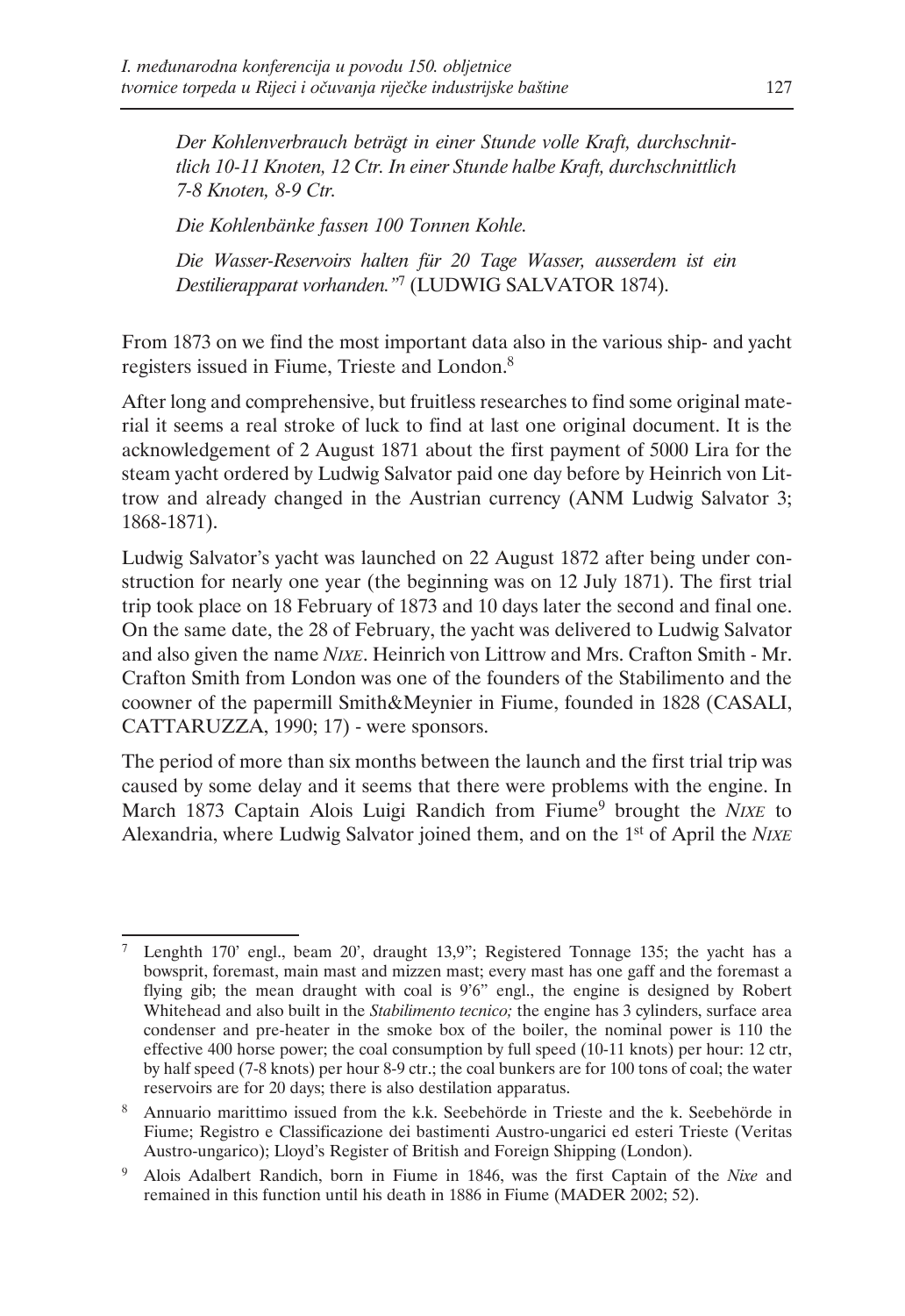started for her first long journey, which was planed along the north African coast from Alexandria to Tunis. But already two weeks after the departure (19 April) from Alexandria the yacht had a partial engine failure during nice weather, with a calm sea and speed about 11 knots. The *NIXE* had to continue on only two cylinders. The crew repaired the damage, but it broke again and because of the wind conditions it was impossible to continue under sail. With the help of the Austrian consul Ignazio Kohen on the island of Malta a new part was made in a foundry in Malta and the journey continued without other problems (LUDWIG SALVATOR, 1874; 67,74,76.78).

But as we know from Captain Randich's letters to Ludwig Salvator`s equerry Cavalliere Eugenio Sforza, there were still problems with the engine. Already in July the engine was inspected and on this occasion the "*bearings of the shaft were worn*".10 Randich was not at all content with the condition of the engine, which in his opinion "*was not in order*"11 (ANM, Randich 1873; 3 August, Fiume). On the 1<sup>st</sup> of October Randich informed Eugenio Sforza, that all work was finally finished and well done and writes: " *If the Stabilimento would have worked like this just at the beginning, the NIXE might be a jewel of work*"12 (ANM, Randich 1873; 1.October, Fiume).

But although Randich was not satisfied at all with the way of working in the Stabilimento, the *NIXE* seemed to him such a wonderful yacht, that he did not want to change it, not even for two yachts like the imperial *MIRAMAR*, which he had visited in the port of Pola<sup>13</sup> (ANM, Randich s.a.).

On 5 of September 1873 Ludwig Salvator was in Porto Ré (Kraljevica), from where he sent a letter to Eugenio Sforza and told him very joyfully, that now the "*engine works excellently*". On the way to Porto Ré the *NIXE* went

"*with a speed of 12 miles per hour and from full power ahead to full power astern took only 10 seconds, whereas before it had taken 5 minutes*"14 (AS 1873, 5. Dicember 1873, Porto Ré).

Unfortunatly Ludwig Salvator did not enjoy the well running yacht for long, because already one month later at the end of December another incident happened. Near Valona (Vlorë, Albania) two pistons of the cylinders broke. One was

<sup>10</sup> "... i *cuscinetti ove poggia l'asse erano rotti.*"

<sup>11</sup> "... *la macchina non troppo in ordine...*"

<sup>12</sup> "... *se cosi avesse lo stabilimento lavorato al principio la Nixe era un bisáu di lavoro.*"

<sup>13</sup> The *Miramar* was built at nearly the same time (1871/72) as the *Nixe* after the plans of Josef Romako, but in England by the Samuda brothers, Poplar, and was used by the imperial family, specially by the Emperess Elisabeth (AICHELBURG 1998, 147).

<sup>&</sup>lt;sup>14</sup> "La macchina va benissimo venendo qui siamo andati con una velocità di 12. miglia l'ora e tra *tutta forza avanti a tutta forza addietro non ha di bisogno che 10 secondi mentre prima necessitarono 5 minuti*."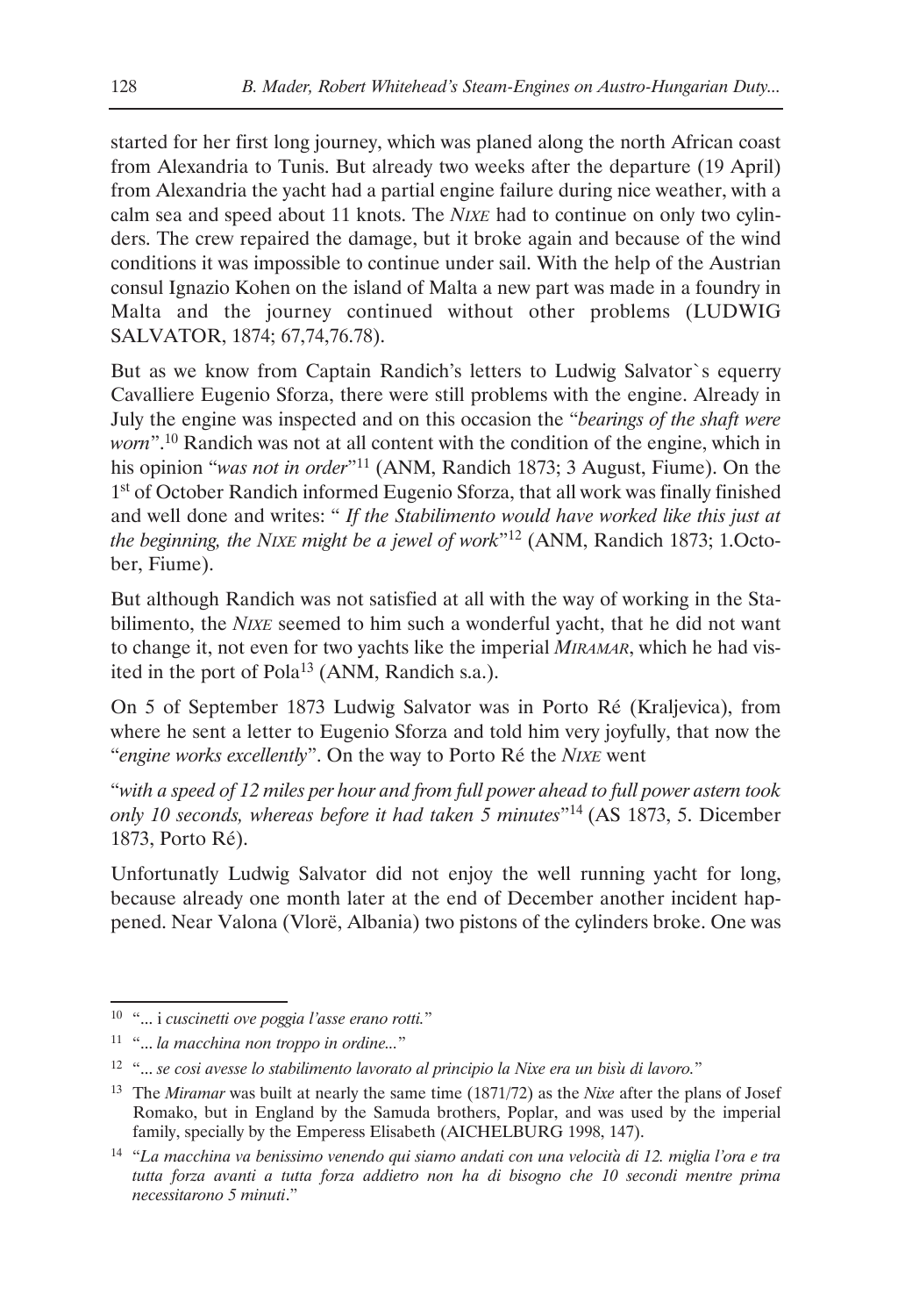completly broken, the other had only a crack, which it seemed to Ludwig Salvator had happened already some time before. With help of the Tramontana the *NIXE* arrived in the harbour of Valona. Ludwig, who continued to Corfu in another ship, ordered new pistons by telegraph and already used to such incidents, he ordered also one for reserve. (AS 1873; 31. December, Corfu).

After those initial difficulties the *NIXE* accompanied Ludwig Salvator in innumerable journeys through the Mediterranean sea and served him for more than 20 years as home and study on the high seas. Ludwig Salvator remained convincted of the superiority of the steam power and when he wrote in 1911 an article about yachts, he praised the advantages of steam and the perfection of the modern steam engines and therefore he gave to all who wanted to acquire a yacht, advice to prefer a steam yacht, because sailing yachts were only expedient for sport and competition (LUDWIG SALVATOR 1911, 14f.)

Ludwig Salvator's satisfaction with Whitehead's engine is last but not least expressed by his decision and trial to save at least the engine, when he was shipwrecked with the *NIXE* in 1893. But the costs for the salvage operation were too high, even higher than the value of the engine and so Ludwig Salvator had to renounce and lost the entire yacht *NIXE*, which was for him the "*only house in which he really felt at home*"15 (LUDWIG SALVATOR 1894; 10).

The *NIXE* sank in the morning hours of the 5<sup>th</sup> july at Cap Caxine near the port of Algier. It was an error in navigation of Captain Rafael Vich y Rosselló, the yacht struck to the rocks, leaked and sank not very far from the coast.

Although Ludwig Salvator felt himself like a "*hermet crab which had lost its shell*"16 he was happy to know his beloved yacht on the bottom of the sea and not scrapped like ships normally are (LUDWIG SALVATOR 1894;10).

The *NIXE* was never brought up and therefore is still there. So, the salvage of the *NIXE* or even of only some parts might be also a contribution to a revival of the cultural heritage and the history of industry in Fiume; so much the more, as the *NIXE* represents a rare testimony of yacht building under the technical direction of Robert Whitehead in the *Stabilimento tecnico in Fiume*.

## **Abbreviations**

ÖStA KA: Österreichisches Staatsarchiv Wien, Kriegsarchiv ÖStA AVA: Österreichisches Staatsarchiv Wien, Allgemeines Verwaltungsarchiv HHStA: Haus-, Hof-und Staatsarchiv Wien ANM: Archiv Narodni Muzeum Praha AS: Archivio Sforza Montignoso

<sup>15</sup> "*...das einzige Haus, in welchem ich mich wirklich heimisch fühlte."*

<sup>16</sup> "...*wie ein Einsiedlerkrebs, der seine Schnecke verlor,..."*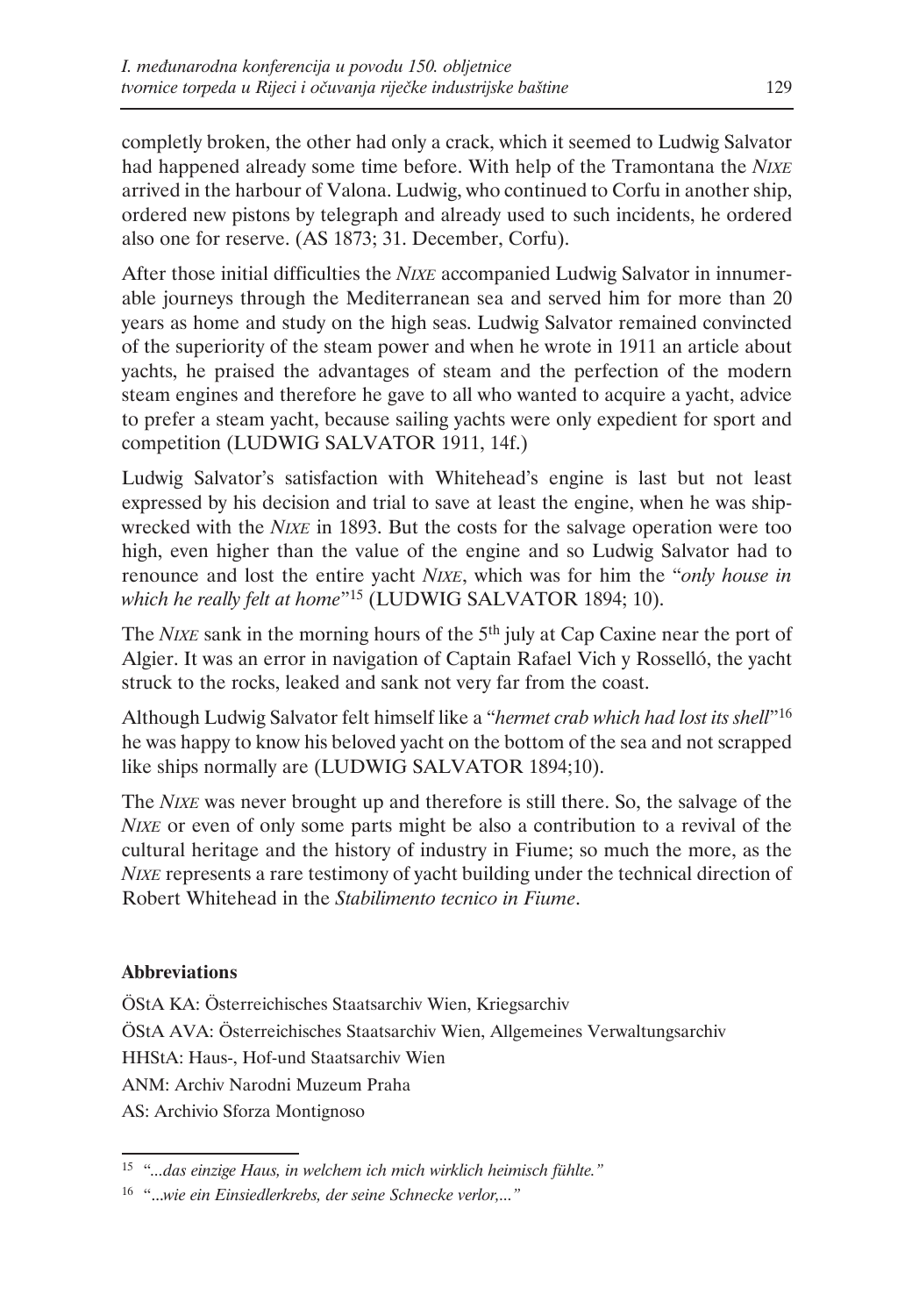### **REFERENCES**

- Aichelburg, Wladimir, 1998: Von Elisabeth benutzte Yachten Fantasie, Miramar und Greif. in: 146-151.
- Aichelburg, Wladimir, 2002: Register der k.(u.) k. Kriegsschiffe. Wien-Graz 2002, 193-195 (*FERDINAND MAX* 99).
- Bericht über die Welt-Ausstellung zu Paris im Jahre 1867. Hrsg.k.k.Österreichisches Central-Comité. II.Bd. Wien 1869.
- Bilzer, Franz F., 1976: "Erzherzog Ferdinand Max" k.k. Panzerfregatte I. Klasse. in: Das Logbuch. Zeitschrift für Schiffbaugeschichte und Schiffsmodellbau. 12.Jg.(1976) Heft 2, 47-50.
- Casali Antonio, Cattaruzza Marina, 1990: Sotto i mari del mondo. La Whitehead 1875- 1990. Roma-Bari 1990.
- Day Lance, McNeil Jan, (Hrsg), 1996: Biographical Dictionary of the history of Technology. London-New York 1996. 753
- Egger Rainer, 1972: Leopold, Erzherzog von Österreich (catchword) in: Österreichisches Biographisches Lexikon Bd. V (1972) Wien, 145f.
- Encyclopedi Britannica 1967, Vol.23. (Vietnam-Zworykin), London 1967, 486.

Engineering, 1901: Sept. 20, The Whitehead Torpedo works at Fiume. 398-401. 1905: Nov. 17, The late Mr. Robert Whitehead. 654.

- Fryer, S.E., 1920: Robert Whitehead in: The Dictionary of National Biography founded in 1882 by George Smith, Supplement 1901-1911, Vol. I., Oxford 1920, 650-652.
- Gerolami, Giovanni 1957: Cantieri riuniti dell'Adriatico. Origini e sviluppo 1857-1907- 1957. Trieste 1957.
- Grey, Edwin, 1991: The Devil's Device. Robert Whitehead and the History of Torpedo. London 19912.
- Höbelt, Lothar, 1987: Die Marine. in: Die Habsburger Monarchie 1848-1918. Hrsg. Wandruszka-Urbanitsch; V.Bd. Die bewaffnete Macht. Wien 1987, 687-763.
- Hof- und Staatshandbuch der oesterreichisch-ungarischen Monarchie für 1874.1.Jg. Wien.
- Internationale Ausstellung zu Paris 1867. Alphabetisches Verzeichniss der Österreichischen Aussteller. Supplement zum Katalog der Österreichischen Abteilung herausgegeben vom k.k.Central-Comitč für die Pariser Ausstellung. Wien.
- Littrow Heinrich, 1862: Gutachten über die Priorität Josef Ressel's. Triest, 1-15.
- Littrow Heinrich, 1870: Die Topedos. Kosmologische Betrachtungen über Krieg und Frieden. Graz 1870<sup>2</sup>, 1-29
- Littrow Heinrich, 1883: Robert Whitehead's Fischtorpedo. in: Neue Illustrirte Zeitung. I.Bd., Nr. 20, Wien, 307-310.
- Ludwig Salvator, 1874: Yacht-Reise in den Syrten.1873. Prag 1874.
- Ludwig Salvator, 1894: Schiffbruch oder ein Sommernachtstraum. Prag 1894.
- Ludwig Salvator, 1911: Einiges über Yachten. Wiener Almanach XX (Jahrbuch für Literatur, Kunst und öffentliches Leben) Wien-Leipzig 1911.
- Lukezic Irvin, 2003: Uloga engleza u Rijeckoj industrijalizaciji. in: Susacka Revija 42-43. Rijeka, 103-113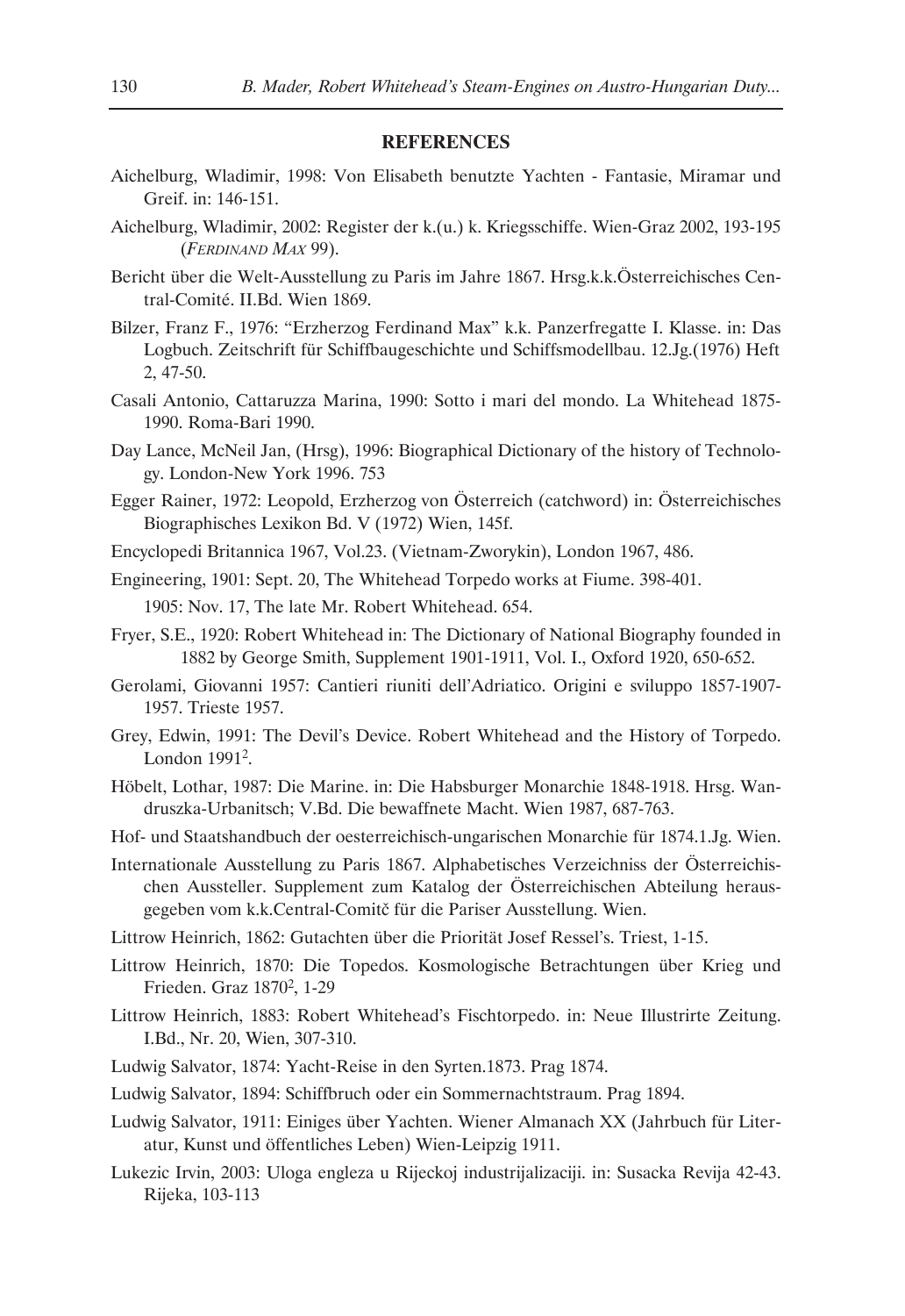- Mader Brigitta, 2002: "Man wird sich nie in diesem großen Buche der Natur sattlesen..." Erzherzog Ludwig Salvator. Ein Leben für die Wissenschaft 1847-1915. (Exhibition - Catalogue) Wien 2002
- March Cencillo, Juan, 1998: El Archiduque. Biografía ilustrada de un príncipe nómada. Palma de Mallorca 1998.
- Matschoss, C., 1925: Männer der Technik. Ein biographische Handbuch. Berlin 1925. 292.
- Mericka Vaclav, 1974: Orden-und Ehrenzeichen der Österreichisch-ungarischen Monarchie. Wien-München 1974.
- Michetschläger Heinrich F., 1818-1919: Das Ordensbuch der gewesenen Österreichisch-Ungarischen Monarchie. Wien 1818-19191.
- Sterneck, Max, 1868: Wilhelm von Tegetthoff. Lebens-Skizze. in: Gedenkblätter der k.und k. Kriegs-Marine. III.Bd. Pola 1900, 1-14.
- Stolzer Johann, Steeb Christian, 1996: Österreichs Orden vom Mittelalter bis zur Gegenwart. Graz 1996.
- Szekeres Joszef, 1970: Veze Budimpeste i Rijeke u brodogradnji (1865-1924). in: Vjesnik Historiskih Arhiva u Rijeci i Pazinu XV. 145-168.
- Wurzbach Constantin, 1885: Biographische Lexikon des Kaiserthums Österreich. Bd. 52, Wien 1885, 213f.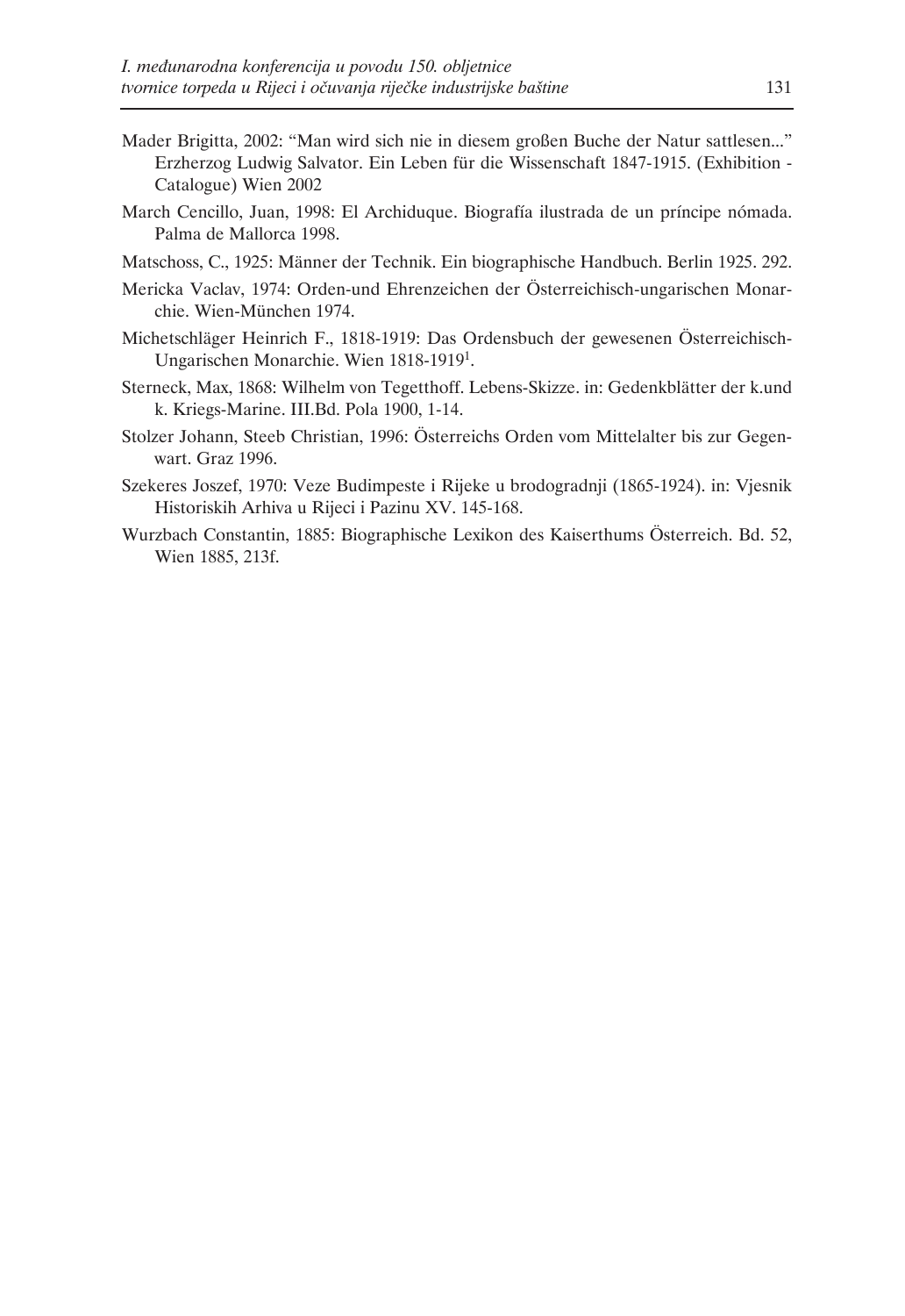### *Sažetak*

### *"Rijeka 2. kolovoza 1871. – prva rata za parnu jahtu F. 25.000 u srebru..." PARNI STROJEVI ROBERTA WHITEHEADA NA AUSTROUGARSKIM BRODOVIMA – OD RATNIH BRODOVA DO JAHTE* **NIXE** *NADVOJVODE LUDWIGA SALVATOREA Brigitta Mader*

*Engleski inženjer Robert Whitehead koji se nakon što je radio u Marseillesu, Milanu i Trstu konačno ustalio u Rijeci gdje je osnovao tvornicu torpeda, postao je radi izuma torpeda tako slavan da je njegova važnost u brodogradnji kao projektanta i konstruktora parnih strojeva pala u povijesnom sjećanju na drugo mjesto. Međutim, uspješnost i učinkovitost tih konstrukcija donijele su Whiteheadu međunarodni ugled i čast. Njegovi su strojevi bili posebno cijenjeni na Svjetskoj izložbi u Parizu 1867. godine, a pobjeda austrijske ratne mornarice u bitci kod Visa (Lissa) 1866. godine nije bila rezultat samo uspješnosti Whiteheadovih strojeva. Visoka priznanja kojima je austrijski car Franjo Josip I. odlikovao Whiteheada pokazuju koliko je bio važan za ratnu mornaricu.*

*Na osnovi Whiteheadovih zasluga vezanih uz konstrukciju parnih strojeva, austrijski nadvojvoda i svjetski poznati znanstvenik Ludwig Salvator (1847. – 1915.) odlučio je naručiti parnu jahtu u Whiteheadovu* Stabilimento tecnico di Fiume*, iako je carska obitelj jahte obično naručivala u Engleskoj čija su brodogradilišta imala dugu tradiciju u izgradnji jahti.*

*Ne samo na osnovi tehničkog opisa parne jahte* Nixe *koji je napravio osobno Ludwig Salvator, a koja je porinuta u more u Rijeci 1872., nego i iz raznih registara jahti saznajemo da je Robert Whitehead dizajnirao i konstruirao strojeve. Ipak, autorica ovog teksta tek je nedavno, pri istraživanju arhiva, uspjela pronaći originalne dokumente u kojima se opisuje i ilustrira gradnja jahte* Nixe *Ludwiga Salvatora. Ti će dokumenti prvi put biti predstavljeni i objelodanjeni na Konferenciji o Whiteheadu dajući tako doprinos povijesti i posebice ranom razdoblju u Whiteheadovu brodogradilištu* Stabilimento tecnico di Fiume*. Istodobno autorica želi istaknuti važnu ulogu Roberta Whiteheada kao konstruktora parnog stroja za austrijsku ratnu mornaricu, ali i njegov važan doprinos uspostavi suradnje između* Stabilimento tecnico di Fiume *i brodogradilišta u Trstu.*